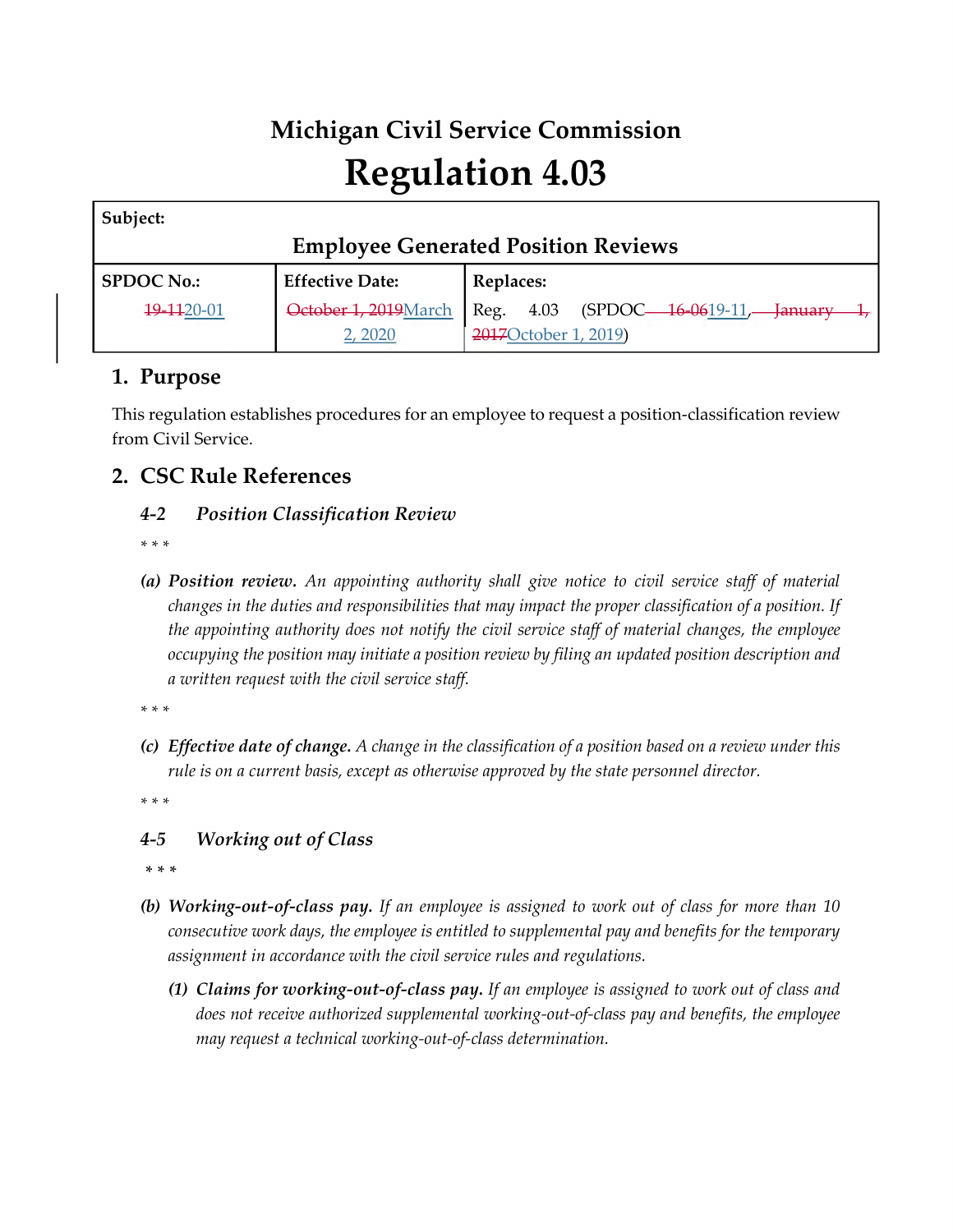- *(A) Time limit. A request for a technical working-out-of-class determination must be filed during the working-out-of-class assignment or, after the end of the assignment, within the time specified in the regulations.*
- *(B) Back pay. In a technical working-out-of-class determination, the civil service review officer may award back pay and benefits for working out of class for a maximum of one year before the end of the working-out-of-class assignment. No supplemental working-out-ofclass pay or benefits are payable for any period longer than one year even if the employee worked out of class for more than one year.*
- *(2) Relation to collective bargaining. Working out of class is a prohibited subject of bargaining. The exclusive procedure for any employee, including an exclusively represented employee, to bring a claim for working-out-of-class pay or benefits is to file a request for a technical workingout-of-class determination.*

*\* \* \**

# **3. Standards**

- **A.** If an appointing authority does not notify Civil Service of material changes in duties and responsibilities assigned to a position, the employee occupying the position may initiate a position review under regulation 4.03 or a working-out-of-class determination under regulation 4.08 by electronically submitting an updated position description in [PARIS](https://miloginworker.michigan.gov/Prod.net/PARIS/Login/Login.aspx?RequestType=EGR)-at: https://csintranet.state.mi.us/PARIS/Login/Login.aspx?RequestType=EGR.
- **B**. A group of employees, in the same classification and performing similar duties and responsibilities, may submit a composite position description for a joint position review. The employee originating the request must enter the other employees' ID numbers. Once submitted, all included employees will receive notification and must electronically verify the joint request.
- **C.** Civil Service determines if a position is eligible for review under regulation 4.05. If ineligible, Civil Service notifies the employee and appointing authority.
- **D.** Civil Service staff forwards the request and proposed position description to the appointing authority for review. Notice is also sent to the employee that Civil Service has received the request and asked for the appointing authority's response.
- **E.** The appointing authority shall complete and submit the supervisor and appointingauthority sections of the position description to Civil Service within 28 days. An additional 14 days are allowed if professional managerial and specialist positions require a scored evaluation or ranking. Civil Service may grant extensions for good cause.
- **F.** The appointing authority's response to the Position Action Request must state whether the employee meets the requested classification's minimum requirements and is satisfactorily performing the classification's duties and responsibilities.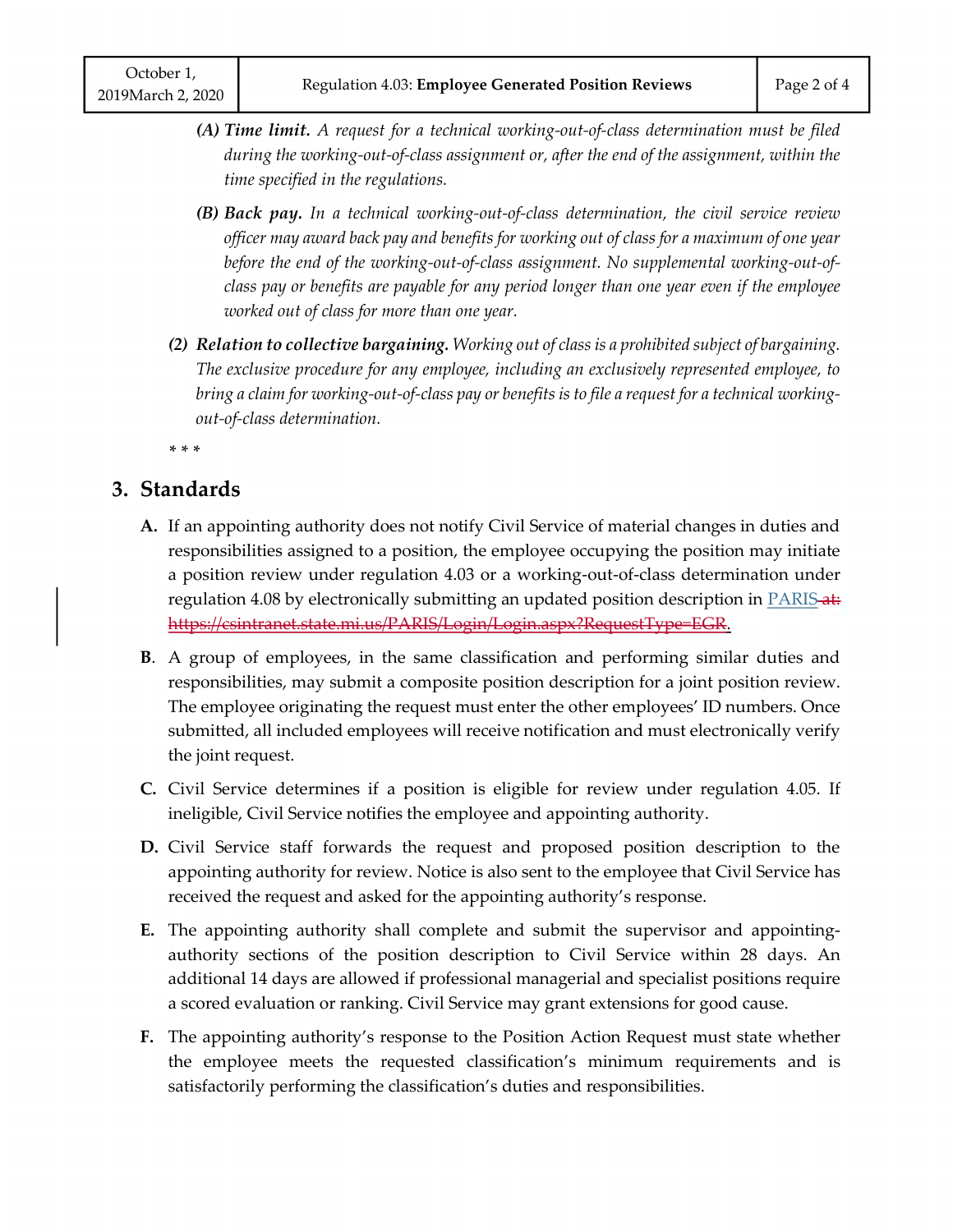- **G.** The appointing authority may submit any other necessary information for Civil Service to make a classification decision.
- **H.** Civil Service may conduct an onsite position review to gather additional information.
- **I.** If requested information is not timely received from the appointing authority, Civil Service may review the position based on information provided by the employee and obtained at any onsite position review.
- **J.** The effective date assigned to a classification action from an employee-generated request is determined in accordance with regulation 4.04.

| Responsibility          | Action                                                                                                                                                                                     |  |  |
|-------------------------|--------------------------------------------------------------------------------------------------------------------------------------------------------------------------------------------|--|--|
| Employee                | Completes employee information section of position description and<br>1.<br>electronically submits to Civil Service using PARISPARIS.                                                      |  |  |
| Civil Service           | 2. Administratively reviews request for eligibility under regulations and<br>classification guidelines.                                                                                    |  |  |
|                         | 3. Submits employee's request and completed position description to<br>appointing authority. Notice is also sent to employee.                                                              |  |  |
| Appointing<br>Authority | 4. Directs employee's immediate supervisor to complete<br>supervisor<br>information section of position description.                                                                       |  |  |
|                         | Completes appointing authority information section of position description<br>5.<br>and provides any other information necessary to review position and render<br>classification decision. |  |  |
|                         | 6. Submits completed position description and Position Action Request to Civil<br>Service.                                                                                                 |  |  |
| Civil Service           | 7. If necessary information is not timely received from appointing authority,<br>reviews position based on information provided by employee and obtained<br>at any onsite position review. |  |  |
|                         | Reviews request, renders decision, assigns effective date, and signs off on<br>8.<br>request.                                                                                              |  |  |
|                         | Human Resources Management Network (HRMN) is updated with<br>9.<br>appropriate position and employee record changes and notice is sent to<br>employee and appointing authority.            |  |  |
|                         | 10. If classification action is disapproved, employee is informed of appeal rights.                                                                                                        |  |  |
| Appointing<br>Authority | 11. Receives final Position Action Request and informs management of<br>classification decision.                                                                                           |  |  |

#### **4. Procedure**